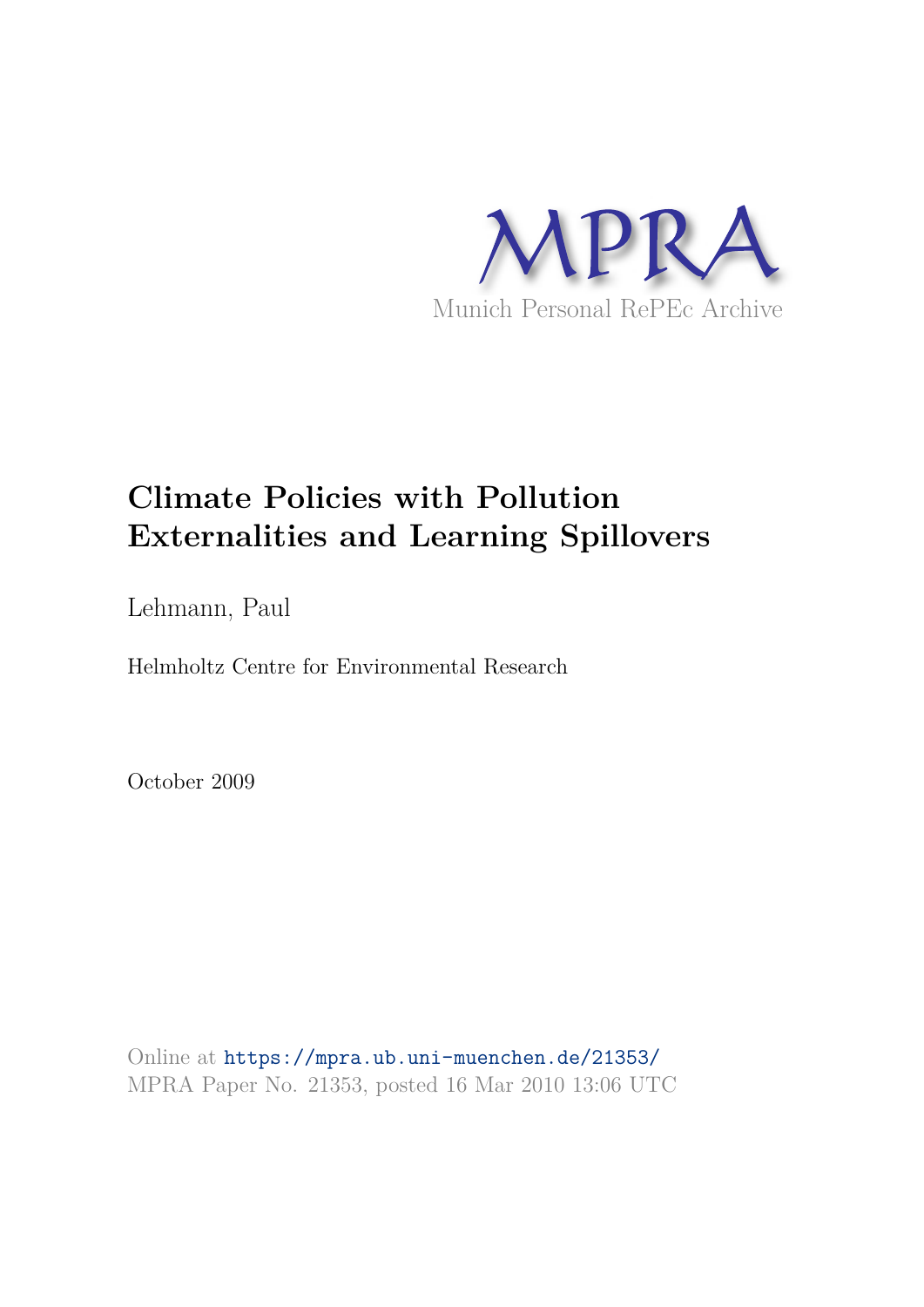

# UFZ-Diskussionspapiere

## Department Ökonomie 10/2009

### **Climate Policies with Pollution Externalities and Learning Spillovers**

Paul Lehmann

October 2009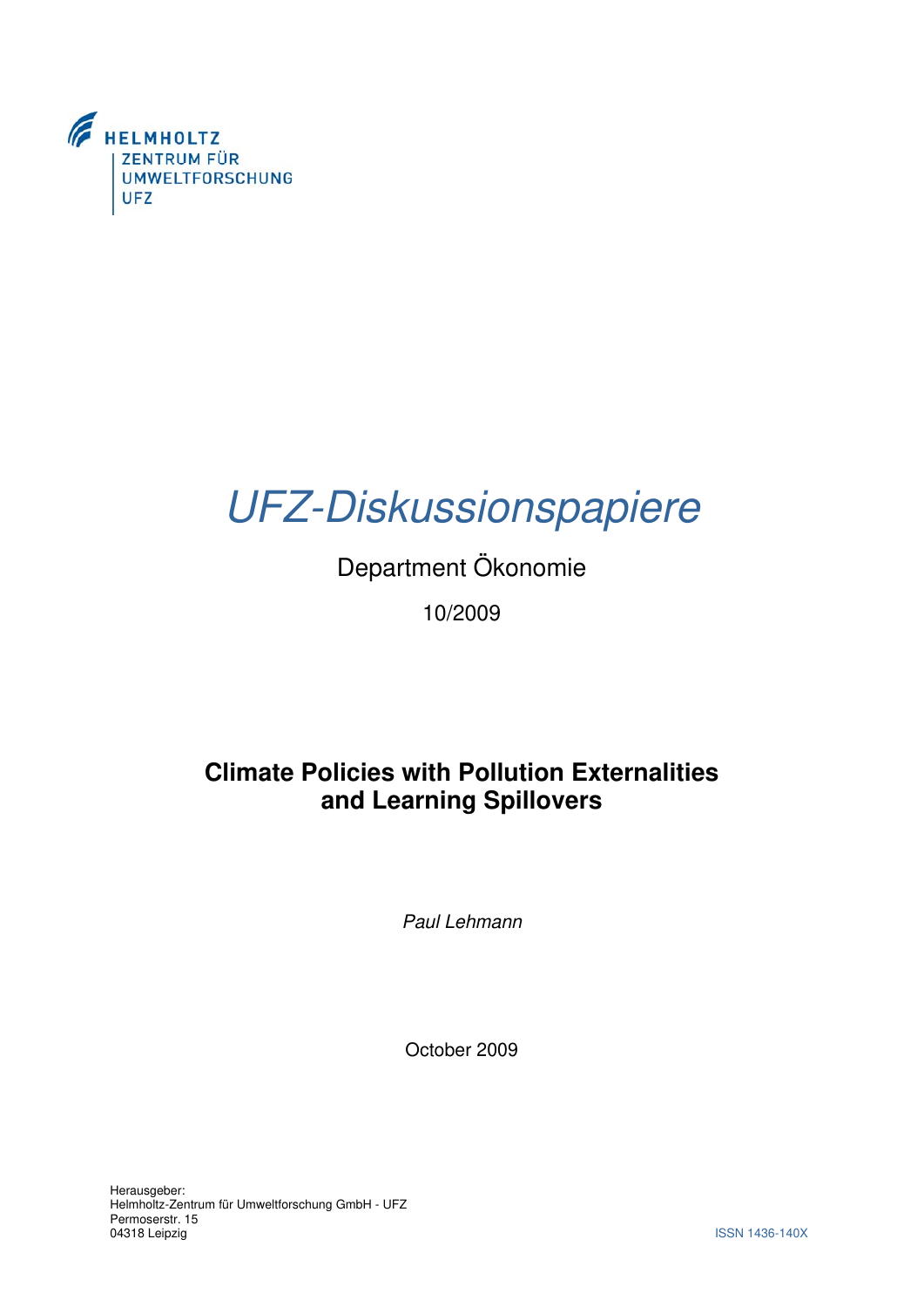# **Climate Policies with Pollution Externalities and Learning Spillovers**

Paul Lehmann

Oktober 2009

Contact:

Paul Lehmann Helmholtz-Centre for Environmental Research - UFZ Department of Economics Permoserstr. 15 D-04318 Leipzig, Germany Tel. ++49-341-235 1076 paul.lehmann@ufz.de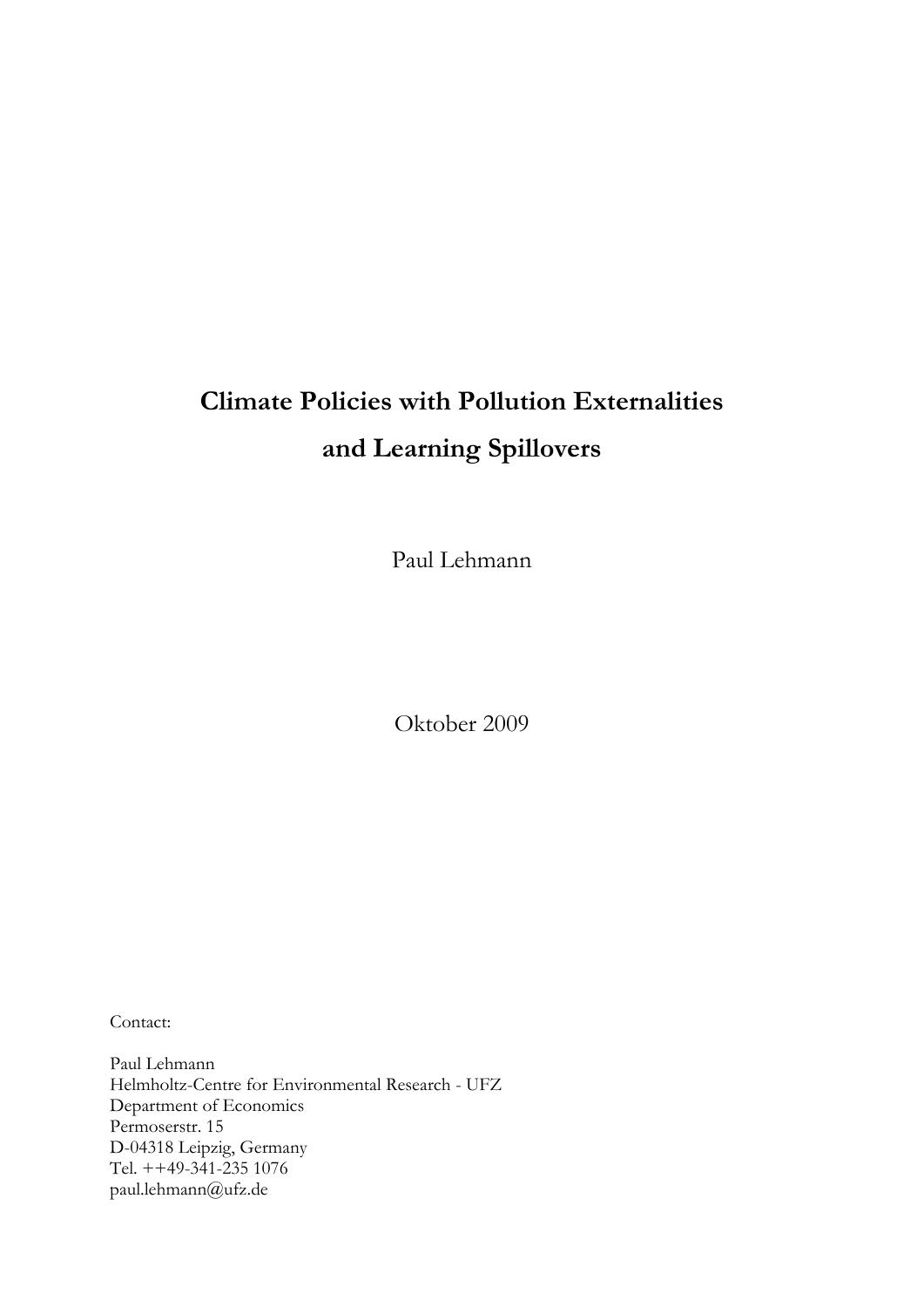### **Climate Policies with Pollution Externalities and Learning Spillovers**

#### **Abstract:**

Economic theory suggests that with a pollution externality and learning spillovers related to renewable energy technologies, the optimal climate policy mix includes an emissions policy and an output subsidy to the learning industry. Instead of output subsidies, feed-in tariffs are often implemented in addition to emissions policies. This paper reveals that this policy mix may theoretically provide for a first-best outcome as well. However, its efficient design may be cumbersome for regulators. An emissions tax must be below the Pigovian level and differentiate between fossil fuels. Moreover, both tax and feed-in tariff must be adapted continuously.

**Keywords:** Emissions tax, feed-in tariffs, policy mix, spillovers, learning by doing

**JEL Codes:** D62, Q48, Q54, Q58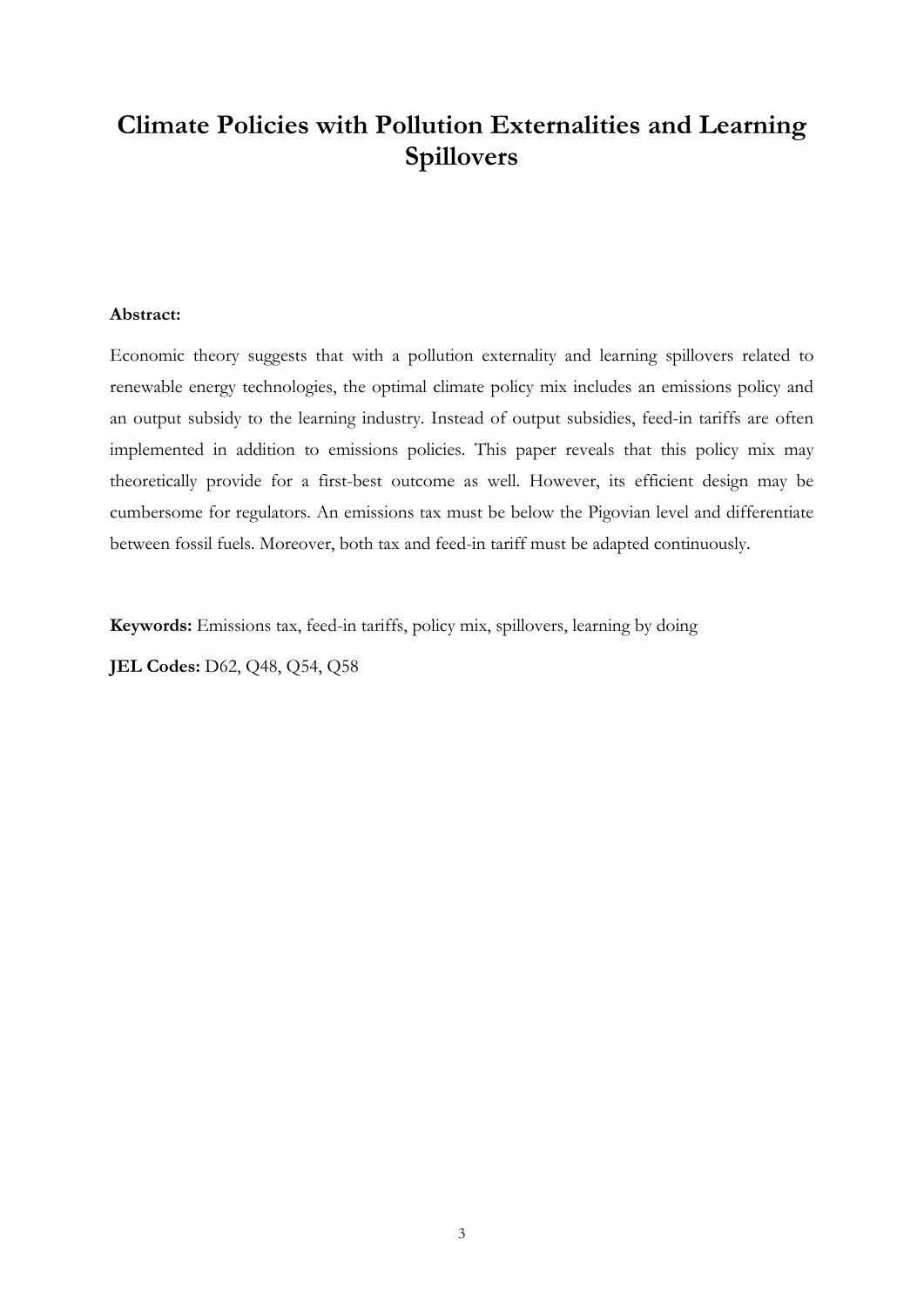#### **1 Introduction**

Government strategies to cope with greenhouse gas emissions from energy generation are based on a policy mix in many countries. On the one hand, regulators implement market-based policies such as permit trading schemes or taxes to price greenhouse gas emissions. On the other hand, support schemes have been implemented to promote renewable energy sources and an alternative to fossil-fueled electricity generation. The most common approach has been the socalled feed-in tariff (Madlener and Stagl 2005). Operators of renewable energy plants are paid a fixed price – or an output subsidy – per unit of electricity produced, which is independent of the electricity price. Unlike conventional subsidies, this fixed price is not funded by the government but by a uniform add-on to the electricity price. Thus, electricity consumers pay eventually for renewable energy support. Feed-in tariffs have a remarkable track record throughout Europe (Menanteau et al. 2003). Installed capacity of renewable energy plants has experienced two-digit annual growth rates in countries such as Germany, Denmark and Spain. However, it has remained out of focus whether feed-in tariffs interact with emission policies existing in parallel. Can emissions still be reduced at least cost under market-based emissions policies if feed-in tariffs are in place in addition?

Theoretical literature suggests that a combination of emissions policies and policies for technology support can be justified in the presence of two types of market failures: a pollution externality and spillovers related to technological learning-by-doing (for an overview see Lehmann 2008). Learning-by-doing implies that the unit cost of a product decreases as its cumulative production increases (Argote and Epple 1990). Learning-by-doing has resulted in remarkable cost decreases for renewable energy technologies (see, e.g., Isoard and Soria 2001; Junginger et al. 2005; Neij 1997; 1999; Söderholm and Klaassen 2007). However, learning-bydoing also generates spillovers to other market participants than the one adopting the technology (Arrow 1962). Spillovers may occur, for example, due to personnel movements and communication between firms, participation in meetings and conferences or "reverse engineering" (Argote and Epple 1990). Thereby, competitors may benefit from experiences made during the adoption process without incurring learning costs themselves and without compensating the adopter. Thus, the learning firm cannot appropriate the entire social benefits of learning-by-doing, and will invest too little in the learning process from an economic point of view. Empirical studies have confirmed spillovers of learning-by-doing in the manufacturing sector in general (Argote and Epple 1990; Irwin and Klenow 1994; Lieberman 1984; Lloyd 1979) as well as in the renewable energy industry (Hansen et al. 2003; Junginger et al. 2005; Neij 1999).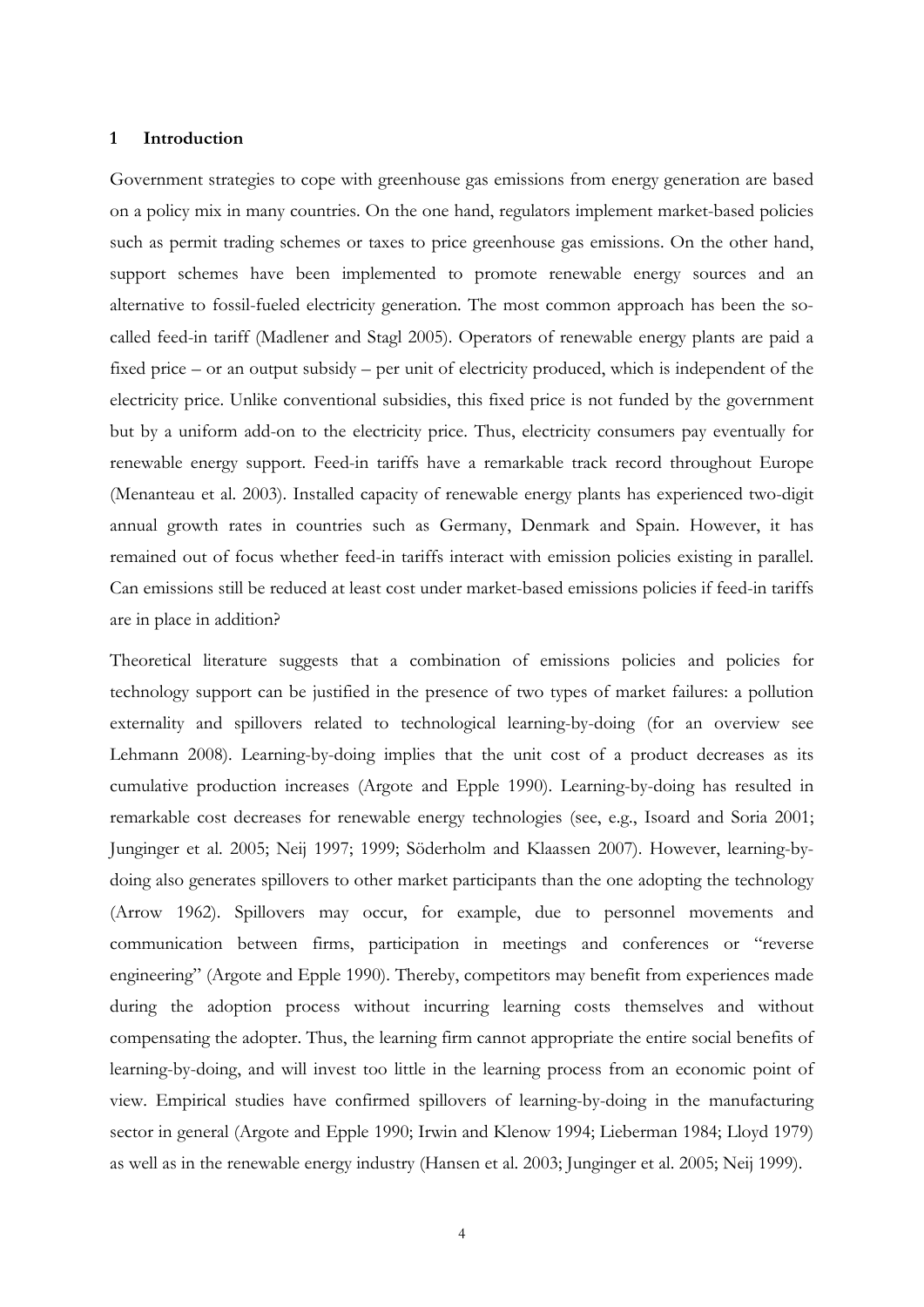Two studies provide an in-depth analysis of the combination of emissions policies and policies supporting renewables. Fischer and Newell (2008) assume a partial equilibrium model of the energy sector with fossil-fueled energy generators and operators of renewable energy installations. The renewable operators experience learning-by-doing. Fischer and Newell show that an emissions price imposed on fossil-fueled generators and an output subsidy to renewable energy generators achieves a first-best outcome. Bläsi and Requate (2007) adopt a more differentiated model of an energy sector with free entry. They distinguish between fossil-fueled generators, operators of renewable energy plants and producers of renewable energy technologies. They find that an optimal policy mix includes an emissions policy as well as an output subsidy and an entry premium for producers (not operators) of renewable energy technologies. When discussing the policy mix, both studies assume a subsidy paid in addition to the market price (of electricity or the renewable technology). Thus, they do not incorporate the efficiency effects of a feed-in tariff paid irrespectively of the market price. Moreover, they do not consider distortions arising from the add-on which funds the feed-in tariff.

It is therefore the aim of this paper to take these characteristics of instrument design into account and to provide a more applied analysis of the policy. For this purpose, the model used by Fischer and Newell (2008) is advanced. Their assumption of a simple output subsidy is substituted by that of a feed-in tariff with more complex characteristics. Thus, the paper evaluates the efficiency of an emissions policy combined with a revenue-neutral feed-in tariff rather than with a pure output subsidy. It is assumed that the emissions price is fixed – as under an emission tax but unlike under emissions trading schemes. The paper argues that a revenue-neutral feed-in tariff can be interpreted as an output tax for the fossil-fueled energy generators. It is therefore one of main results of the paper that the optimal emissions tax is below the marginal damage, i.e. below the Pigovian level of taxation. What is more, the emissions tax has to be differentiated between fossil-fueled generators with different emission factors. Low-emission generators should pay a lower emissions price. In addition, the optimal tax level in the presence of a feed-in tariff depends on the maturity and the number of adopters of renewable energy technologies as well as the share of renewable energy sources in electricity generation. The optimal output subsidy is similarly determined by the maturity and the number of adopters of renewable energy technologies, but also on the electricity price. Consequently, policy makers are obliged to adapt both policies continuously as the corresponding variables change.

The paper is structures as follows. Section two introduces the model. Section three highlights the conditions of the social optimum. Section four outlines the optimal regulatory approach. Section five analyses the combination of an emissions tax with a feed-in tariff. Section six concludes.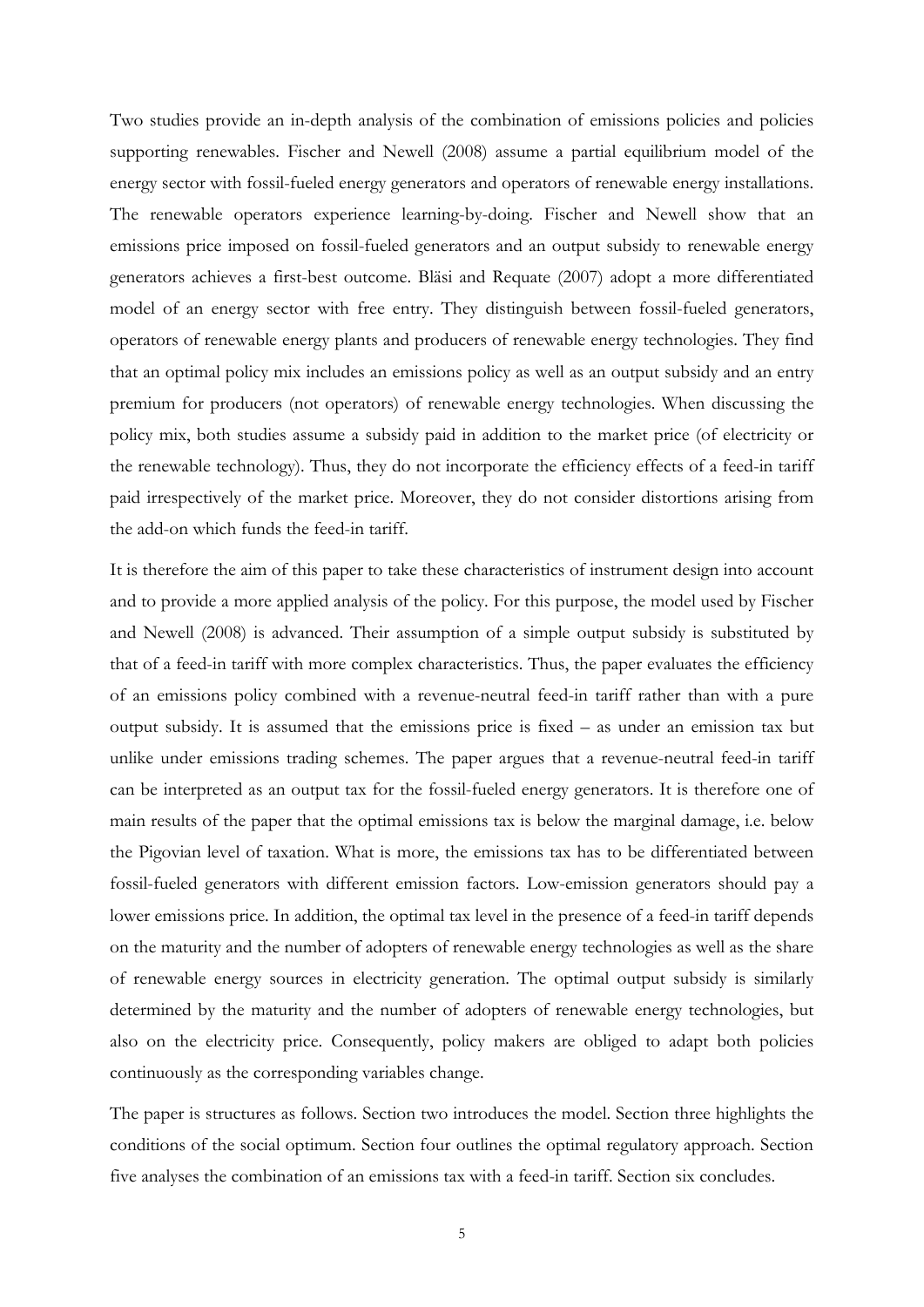#### **2 Model**

-

The analysis is based on a stylized partial equilibrium model of the electricity sector as it is found in Fischer and Newell (2008). The electricity sector encompasses two subsectors. One sector uses fossil fuels to generate electricity and produces emissions of carbon dioxide. The other sector employs renewable energy sources, such as wind or solar, which are carbon-free. Both sectors are perfectly competitive and produce an identical output, electricity. Any electricity generated from renewable energy sources substitutes marginal fossil-fuel production.<sup>[1](#page-6-0)</sup>

The model has two periods. Electricity generation, consumption and emission occur in both periods. Firms take the electricity price as given not only in the first period but also in the second period. Moreover, they are assumed to have perfect foresight regarding the price in period two. There is discounting at rate  $\delta$  between periods, but not within each period. Social and private discounting rates are assumed to be identical.

The fossil-fuel sector may choose between a technology using a carbon-intensive fossil fuel *x* , e.g. coal, and a technology using a low-carbon fuel y, such as natural gas. The former technology supplies base-load while the latter is the marginal technology producing peak-load electricity. The total output of electricity produced in the emitting sector in period *t* is  $f_t = x_t + y_t$ . Emissions with each technology *i* are assumed to be fixed at rate μ*i* . This assumption reflects that fuel switching is the major means to reduce emissions in the emitting sector. Other measures, such as improvements in generation efficiency or carbon capture and sequestration, are of minor importance at the moment because they have limited emission reduction potentials or are in very early stages of technological development. Total emissions from the emitting sector in period *t* are  $E_t = \mu_x x_t + \mu_y y_t$ . Production costs  $C_i^t$  of each technology in each period are assumed to be increasing in output and strictly convex, i.e.  $C_i'' > 0$  and  $C_i'' > 0$ . *i*

The renewable sector consists of  $n$  identical firms, each of which produces an electricity output  $q_t$  in period  $t$ .<sup>[2](#page-6-1)</sup> The production costs are given as in Bläsi and Requate (2005; 2007). Production

<span id="page-6-0"></span><sup>&</sup>lt;sup>1</sup> This model abstracts from nuclear and hydro as important further energy sources currently used. However, these sources are carbon-free and employed to generate base load electricity. Their output can be assumed to be fixed in the presence of emission policies and support schemes for renewable energy sources. Thus, integrating them into the model would not change the analytical results.

<span id="page-6-1"></span><sup>&</sup>lt;sup>2</sup> The number of firms in the renewable sector is assumed to be constant in this model. Bläsi and Requate (2005; 2007) allow for firm entry and show that with learning-by-doing spillovers an additional policy is necessary to attain a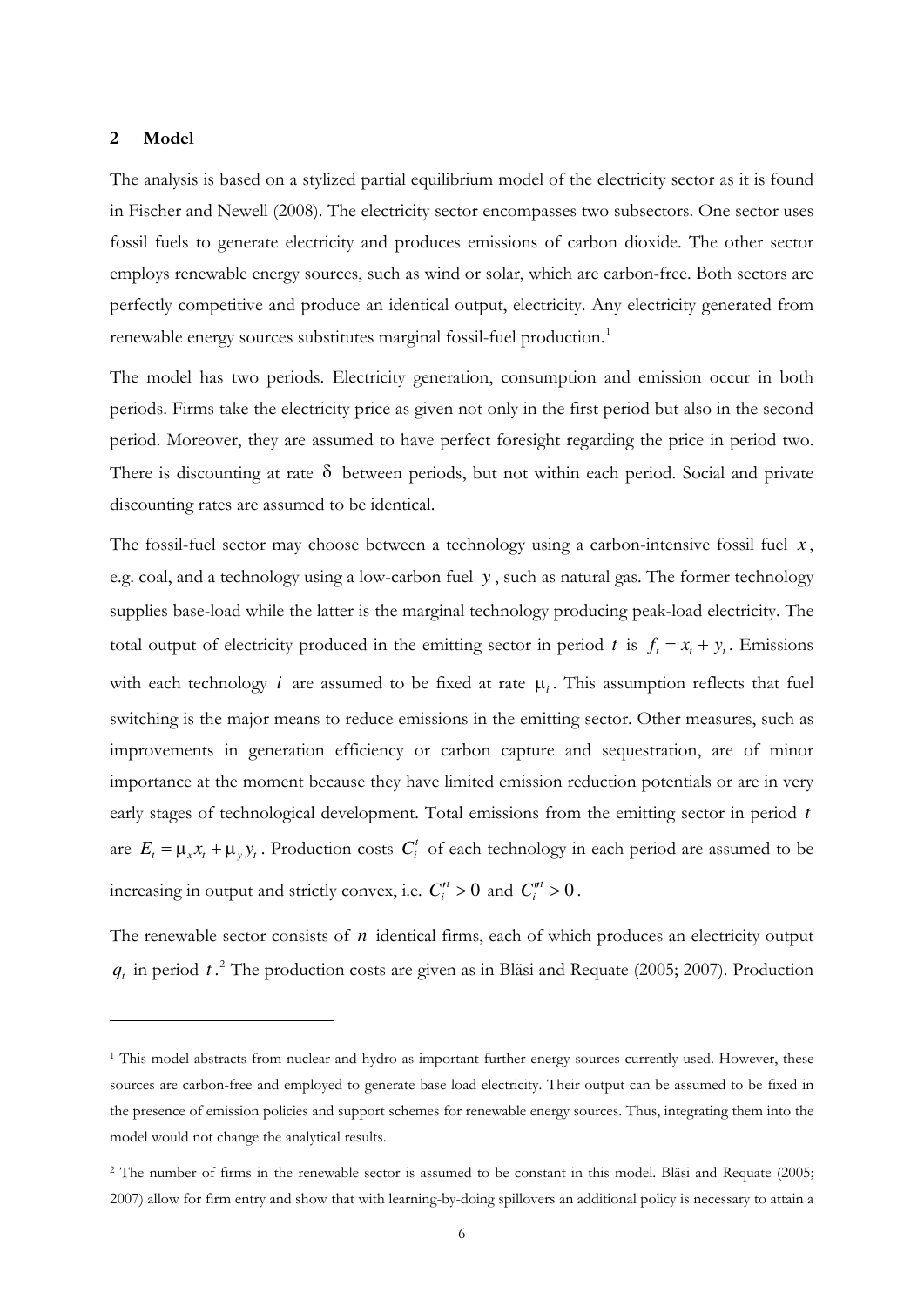cost in period one is  $G^1(q_1)$ . Production cost in period two is a function of output in period two and the total level of learning (or experience) *L* in period one, i.e.  $G^2(q_2,L)$ .<sup>[3](#page-7-0)</sup> Total learning depends on the output of the firm under consideration (private learning) and the output of all other identical firms in the sector (learning spillovers):  $L = q_1 + \rho(n-1)q_1$ . The spillover rate  $\rho$ indicates to which extent a firm can benefit from the experience made by other firms. Production costs in each period are increasing and convex in output, i.e.  $G_a^t > 0$  and  $G_{a,a}^t > 0$ . Production cost in period two is declining and convex in learning:  $G_L^2 < 0$  and  $G_L^2 > 0$ . Learning also reduces marginal production cost in period two, i.e.  $G_{a,L}^2 < 0$ . Moreover, production cost in period two is assumed to be convex overall, which requires that  $G_{LL}^2 G_{q_2q_2}^2 - (G_{q_2L}^2)^2 > 0$ . Subscripts  $q_t$  and  $L$  denote partial derivatives with respect to the subscripted variable. Notably, as in Fischer and Newell (2008), learning-by-doing is assumed for the relatively immature renewable energy technologies but not for the relatively mature fossil-fuel technologies. [4](#page-7-1)  $G_{q_t}^t > 0$  and  $G_{q_t q_t}^t > 0$  $G_{q_2L}^2$  <  $G_{q_{_t}q_{_t}}^t$  $G_{LL}^2 G_{q_2q_2}^2 - \left(G_{q_2L}^2\right)^2 > 0$ 

Total output of the electricity sector in period *t* is the sum of electricity generated in the fossilfuel sector and the renewables sector:  $Q_t = f_t + nq_t$ . In equilibrium, electricity output equals

socially optimal outcome. When deciding about market entry, firms do not consider that their entry produces a benefit to other market participants in terms of learning by doing. Market entry will be suboptimal in the absence of regulation and needs to be stimulated by an entry premium.

-

<span id="page-7-0"></span><sup>3</sup> In reality, the renewables sector exhibits a vertical industry structure consisting of producers and operators. Producers supply renewable energy technology to operators. Operators use this technology to generate electricity. Learning-by-doing effects are more likely to be realized by the producers. In this case, however, the extent of learning-by-doing depends on the number of technology units produced rather than on the amount of electricity produced by them. For this analysis, it is assumed however that a higher production of electricity from renewables brings about a higher production of renewable energy technologies. That is, operators have to install more units of a technology to produce a higher level of electricity (instead of replacing a smaller unit by a unit with more capacity). In this sense, learning-by-doing in technology production may indeed depend on the amount of electricity generated. For a model differentiating between producers and operators of renewable energy technologies see Bläsi and Requate (2005; 2007).

<span id="page-7-1"></span>4 Learning-by-doing effects (and related spillovers) in the fossil-fuel sector are neglected because they are relatively less important and would unnecessarily complicate the analysis. In fact, such enhanced analysis would reveal that an additional policy is needed to promote learning-by-doing in the presence of spillovers in the fossil-fuel sector. Such policy may be required in particular once new promising but immature technologies – such as carbon capture and sequestration – are to be adopted in the fossil fuel sector.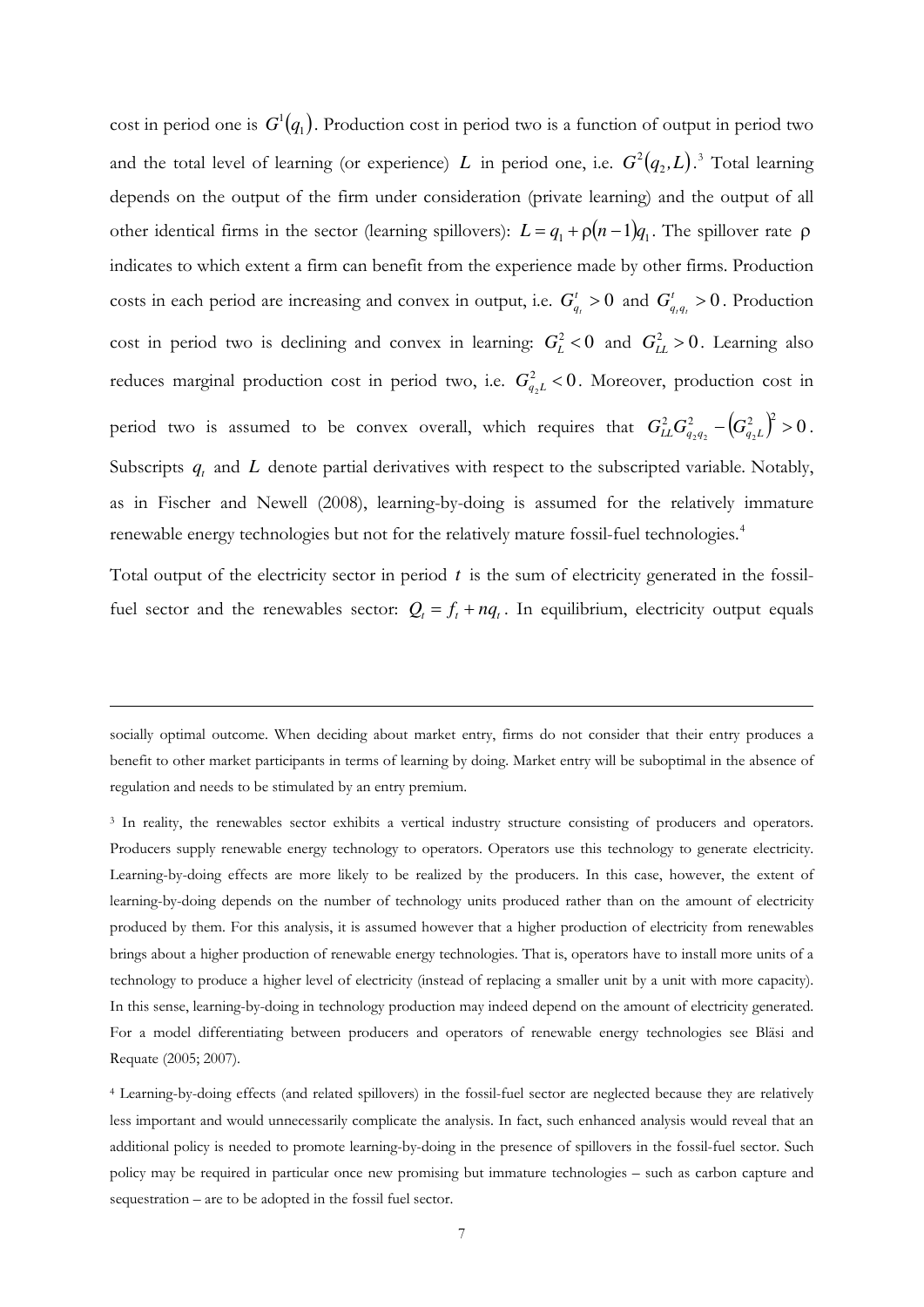electricity demand. The inverse demand function can then be given by  $p_t = P_t(Q_t)$ , where  $p_t$  is the market price for electricity in period t. This function is downward sloping, i.e.  $P_t'(Q_t) < 0$ .

Carbon dioxide emitted by the fossil-fuel sector in period *t* produces damage to society, which depends on the overall level of emissions:  $D_t(E_t)$ . Damage is assumed to be increasing and convex in emissions, i.e.  $D'_t > 0$  and  $D''_t \ge 0$ .

Social welfare *W* over the two periods under consideration is given by:

$$
W = \int_{0}^{Q_1} P_1(Q) dQ - C_x^1(x_1) - C_y^1(y_1) - nG^1(q_1) - D_1(E_1)
$$
  
+ 
$$
\delta \left[ \int_{0}^{Q_2} P_2(Q) dQ - C_x^2(x_2) - C_y^2(y_2) - nG^2(q_2, L) - D_2(E_2) \right]
$$
 (1)

Thus, social welfare computes as the sum of consumer surplus and firm profits net of production costs with coal, natural gas and renewable energy sources and environmental damage from emissions in the first-period and the same values discounted for period two.

#### **3 The Social Optimum**

The social planner maximizes welfare with respect to electricity generation from coal, natural gas and renewable energy sources in both periods,  $x_t$ ,  $y_t$  and  $q_t$ . The resulting first-order conditions are:

$$
P_1(Q_1) = C_x'^1(x_1) + D_1'(E_1)\mu_x \tag{2}
$$

$$
P_2(Q_2) = C_x^2(x_2) + D_2'(E_2)\mu_x
$$
\n(3)

$$
P_1(Q_1) = C_y'^1(y_1) + D_1'(E_1)\mu_y
$$
\n(4)

$$
P_2(Q_2) = C_y'^2(y_2) + D_2'(E_2) \mu_y
$$
\n(5)

$$
P_1(Q_1) = G_{q_1}^1(q_1) + \delta \Big[ G_L^2(q_2, L) + G_L^2(q_2, L) \rho (n-1) \Big] \tag{6}
$$

$$
P_2(Q_2) = G_{q_2}^2(q_2, L) \tag{7}
$$

These equations represent the conditions for a socially optimal allocation of resources. Conditions (2) to (5) require that the emitting fossil-fuel sector generate electricity from coal and natural gas in period one and two until the sum of marginal production cost and marginal environmental damage of either technology equals the willingness to pay for another unit of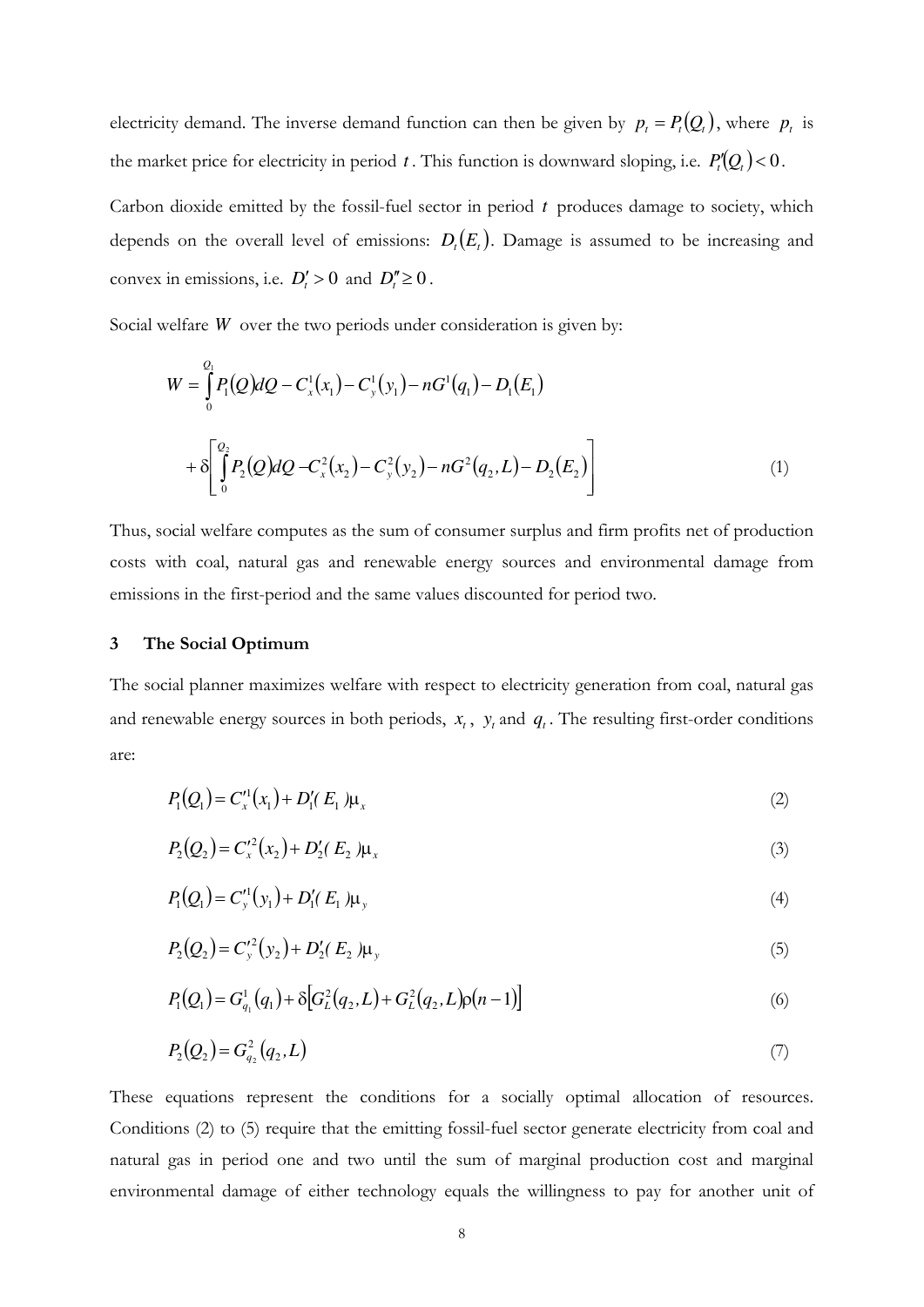electricity (represented by the market price). Thus, when deciding about its output, the fossil-fuel sector should consider the private and social costs of its electricity generation. Condition (6) implies that firms in the renewable sector should produce electricity in period one until the marginal willingness to pay equals the sum of marginal production costs in period one and the discounted marginal reduction of production costs in period two due to learning experienced by all firms in period one. Thus, when deciding about their output in period one, firms in the renewable sector should not only consider learning at the private level but also learning spillovers. Finally, condition (7) highlights that firms in the renewable sector should produce electricity in period two until their marginal production costs equals the marginal willingness to pay.

#### **4 Emissions Tax and Output Subsidy: The Optimal Policy Mix**

In the presence of two externalities – environmental pollution and learning spillovers – two policies are necessary to attain socially optimal levels of output by the fossil-fuel and renewable sectors in a decentralized economy: a tax on emissions and a subsidy to output of the renewables sector. This argument is also brought forward by Bläsi and Requate (2007) and Fischer and Newell (2008).

Given the emitting fossil-fuel sector is subject to a tax per unit of emissions at rate  $\tau_t$ , it faces the following maximization problem:

$$
\max_{x_i, y_i} \pi^F = p_1(x_1 + y_1) - C_x^1(x_1) - C_y^1(y_1) - \tau_1(\mu_x x_1 + \mu_y y_1)
$$
  
+  $\delta[p_2(x_2 + y_2) - C_x^2(x_2) - C_y^2(y_2) - \tau_2(\mu_x x_2 + \mu_y y_2)]$  (8)

Superscript *F* denotes the fossil-fuel sector. The resulting first-order conditions for optimal electricity generation from coal and natural gas in period one and two are:

$$
p_1 = C_x'^1(x_1) + \tau_1 \mu_x \tag{9}
$$

$$
p_2 = C_x'^2(x_2) + \tau_2 \mu_x \tag{10}
$$

$$
p_1 = C_y'^1(y_1) + \tau_1 \mu_y \tag{11}
$$

$$
p_2 = C_y^2(y_2) + \tau_2 \mu_y \tag{12}
$$

Conditions (9) and (10) can be interpreted as the inverse supply curves for electricity from the fossil-fuel sector. It will produce electricity from coal and natural gas until the sum of marginal production costs and marginal emissions costs with either technology is equal to the market price of electricity. As in Fischer and Newell (2008, 146), an interior solution is assumed, i.e. no fuel is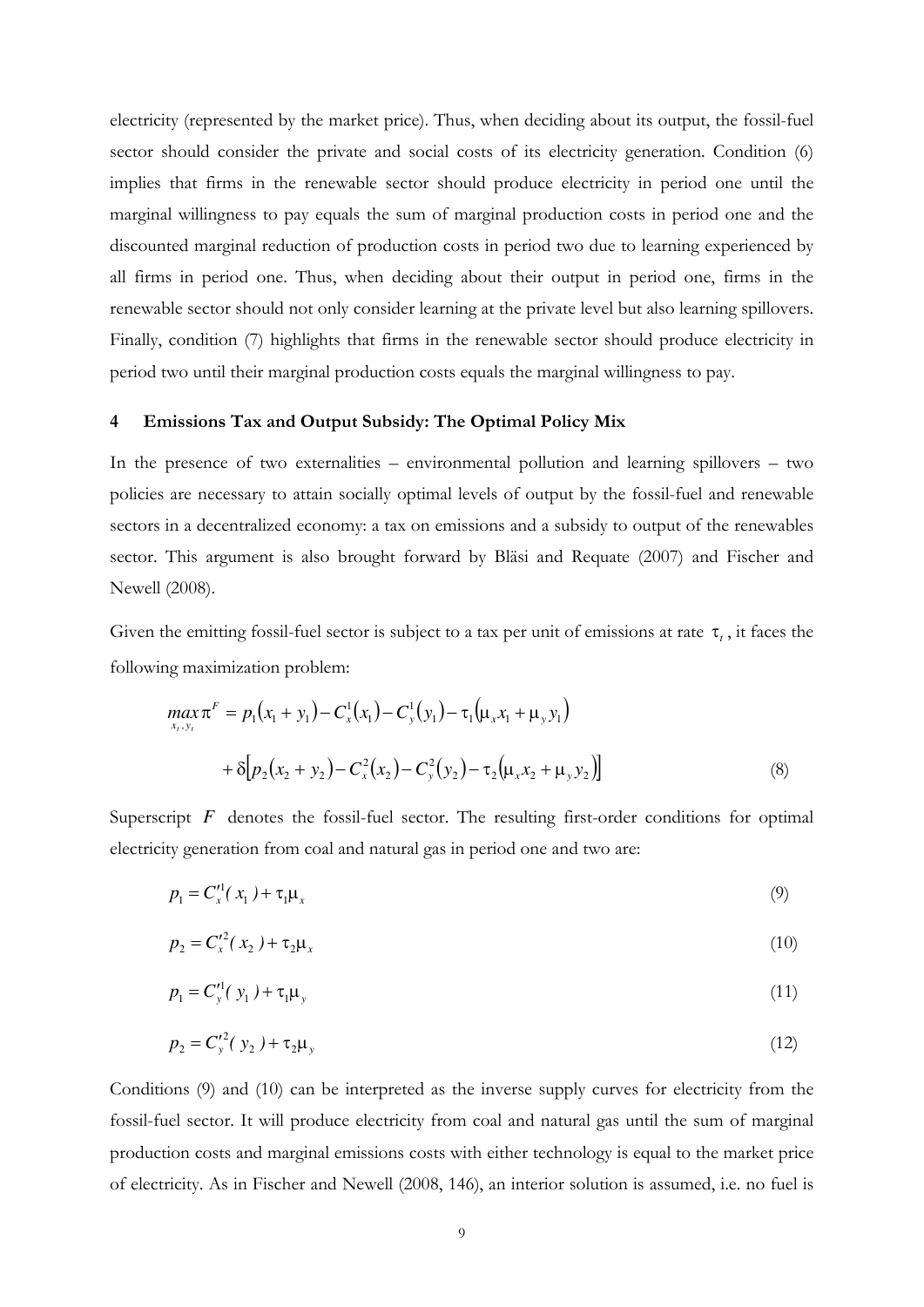completely driven out of the market. In the absence of an emissions policy, an increased electricity supply from renewable energy sources reduces the electricity production from coal and natural gas according to the respective supply curves. An increase in the stringency of the emissions policy will result in a larger reduction of production from the emission-intensive coal generation than from the low-emission natural gas generation.

Firms in the non-emitting renewables sector receive a subsidy *s* per unit of output to foster learning-by-doing. Thus, they get remuneration per unit of output which consists of a variable component (the electricity price) and a fixed component (the output subsidy). Their maximization problem writes as follows:

$$
\max_{q_1} \pi^R = (p_1 + s_1)q_1 - G^1(q_1) + \delta[(p_2 + s_2)q_2 - G^2(q_2, L)] \tag{13}
$$

Superscript  $R$  denotes the renewable sector. Note that, by assumption, firms only consider the effect of private learning on production costs in period two but not that of learning spillovers to other firms, i.e.  $L = q_1$  at the private level (Bläsi and Requate 2005, 8). The resulting first-order conditions for firms in the renewables sector are:

$$
G_{q_1}^1(q_1) = p_1 + s_1 - \delta G_L^2(q_2, L) \tag{14}
$$

$$
G_{q_2}^2(q_2, L) = p_2 + s_2 \tag{15}
$$

Condition (12) implies that firms produce electricity from renewable energy sources in period one until the marginal production cost in period one is equal to the marginal benefits of production to the firm. These include the market price for electricity, the output subsidy and the discounted reduction of production cost in period two which can be appropriated by the firm (note that term  $-\delta G_L^2(q_2, L)$  is overall positive). In period two, there are no learning effects by assumption. Thus, firms produce until marginal production cost in period two equal the sum of the electricity price and the output subsidy (condition (13)).

The optimal policy levels can be obtained by comparing the first-order conditions for maximum social welfare with those for maximum firm profits. Equating conditions (2) and (4) with conditions (9) and (11) yields the optimal emissions tax rate in period one:

$$
\tau_1 = D_1'(E_1) \tag{16}
$$

The optimal tax rate has to be set equal to marginal damage from emission, i.e. at the Pigovian level. Similarly, equating conditions (3) and (5) with conditions (10) and (12) gives the optimal emission tax rate in period two: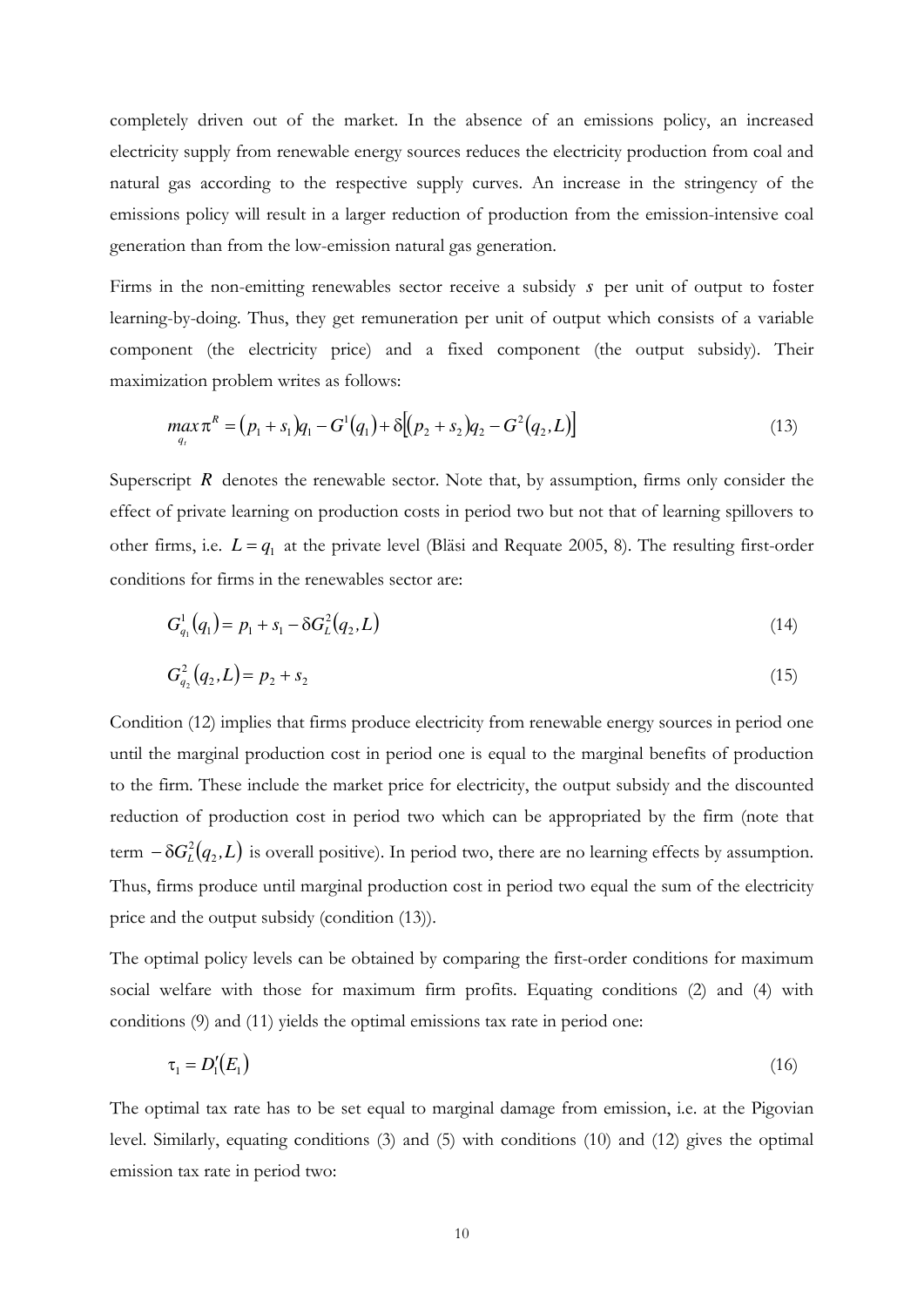$$
\tau_2 = D_2'(E_2) \tag{17}
$$

Given that marginal environmental damages from emission are constant, the tax rate has to be set uniformly over time. Equating conditions (6) and (14) gives the optimal output subsidy to electricity produced in the renewables sector:

$$
s_1 = -\delta G_L^2(q_2, L)\rho(n-1)
$$
\n(18)

Thus, the subsidy equals the gains from learning not considered by the firms in the renewable sector. This means in turn that if learning is purely private, an output subsidy in period one cannot be justified on efficiency grounds. Comparing conditions (7) and (15) reveals that no subsidy to the output of the renewable sector is needed in period two, i.e.  $s_2 = 0$ . This is straightforward since no learning and, consequently, no learning spillovers are assumed to occur in the model in period two.

#### **5 Emissions Tax and Feed-in Tariff**

-

The design of feed-in tariffs typically deviates from that of a traditional subsidy modelled in section 5. Producers of electricity receive a fixed feed-in tariff  $\sigma_1$  per unit of electricity produced in period one irrespective of the electricity price.<sup>[5](#page-11-0)</sup> This is in contrast to the analysis in the previous section where an output subsidy was paid to renewable electricity generators in addition to the electricity price. The feed-in tariff includes an implicit subsidy which amounts to the difference between the feed-in tariff and the electricity price. Unlike traditional output subsidies, this implicit subsidy is not exogenously funded by the government – or general tax revenues. Instead, grid operators buying renewable electricity are allowed to spread the difference between the feed-in tariffs paid and the electricity price across all electricity customers. This results in a uniform add-on  $\varphi_1$  to the electricity price in period one. Thus, within the partial-equilibrium model of the electricity market, the feed-in tariff is revenue-neutral. Revenues from raising the add-on always have to equal the expenditures on tariffs paid for electricity from renewable energy sources net of the prevailing electricity price, i.e.  $\varphi_1 Q_1 = (\sigma_1 - p_1) n q_1$ . Thus, the add-on to the electricity price computes as the difference of the feed-in tariff and the electricity price times the share of renewable electricity in total electricity supply:

$$
\varphi_1 = (\sigma_1 - p_1) \frac{n q_1}{Q_1} \tag{19}
$$

<span id="page-11-0"></span><sup>&</sup>lt;sup>5</sup> Recall that since no learning occurs in period two, no promotion of renewable electricity is required in period two.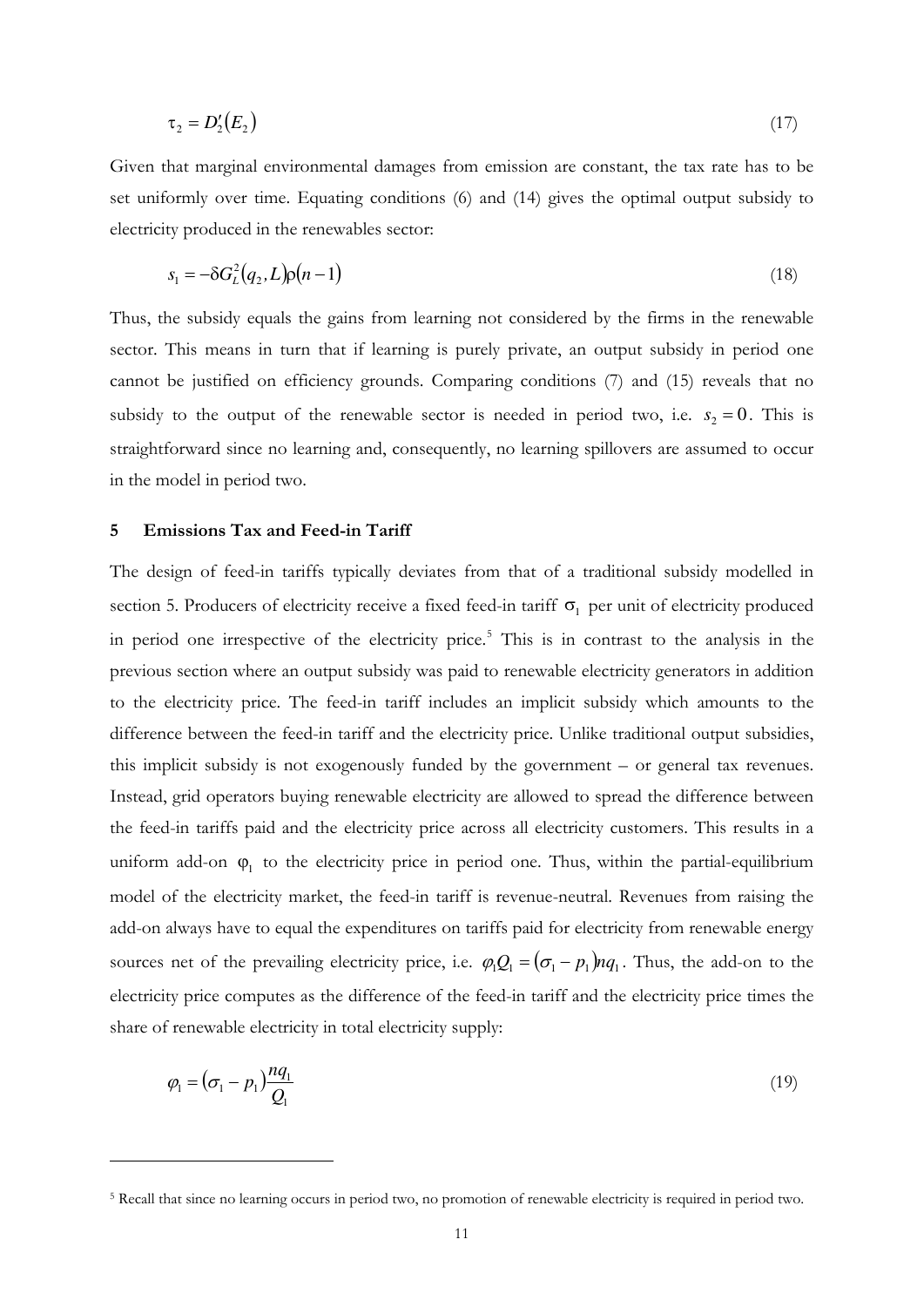In a competitive market, electricity producers are assumed to take this add-on as given (similarly to an output tax). However, the add-on only affects production choices of fossil-fuel generators. This is because renewable generators benefits from the obligation of grid operators to purchase renewable electricity preferentially. This implies that any reductions in demand for electricity resulting from a price increase induced by the add-on have to be borne by fossil-fuel generators only. In period two, electricity from renewable energy sources is assumed to compete with electricity from fossil-fuels at the market price.

The profit maximization problem for firms in the fossil-fuel sector can then be rewritten:

$$
\max_{x_1, y_1} \pi^F = p_1(x_1 + y_1) - C_x^1(x_1) - C_y^1(y_1) - \varphi_1(x_1 + y_1) - \tau_1(\mu_x x_1 + \mu_y y_1)
$$
  
+  $\delta[p_2(x_2 + y_2) - C_x^2(x_2) - C_y^2(y_2) - \tau_2(\mu_x x_2 + \mu_y y_2)]$  (20)

The resulting first-order conditions for optimal electricity generation from coal and natural gas in both periods are:

$$
p_1 = C_x'^1(x_1) + \varphi_1 + \tau_1 \mu_x \tag{21}
$$

$$
p_2 = C_x'^2(x_2) + \tau_2 \mu_x \tag{22}
$$

$$
p_1 = C_y'^1(y_1) + \varphi_1 + \tau_1 \mu_y \tag{23}
$$

$$
p_2 = C_y^2(y_2) + \tau_2 \mu_y \tag{24}
$$

Thus, when deciding about its output in period one, the fossil-fuel sector now produces until the sum of marginal production costs, the add-on per unit of output produced and the emission costs per unit of output equal the market price of electricity (conditions (21) and (23)). Conditions (22) and (24) for optimal output in period two are identical to those derived above.

The profit maximization problem for firms in the renewables sector is:

$$
\max_{q_1} \pi^R = \sigma_1 q_1 - G^1(q_1) + \delta[p_2 q_2 - G^2(q_2, L)] \tag{25}
$$

The corresponding first-order conditions for optimal output in the renewables sector are:

$$
G_{q_1}^1(q_1) = \sigma_1 - \delta G_L^2(q_2, L) \tag{26}
$$

$$
G_{q_2}^2(q_2, L) = p_2 \tag{27}
$$

In period one, firms in the renewables sector produce until their marginal costs of electricity generation equal the sum of the feed-in tariff and the discounted reduction in production costs in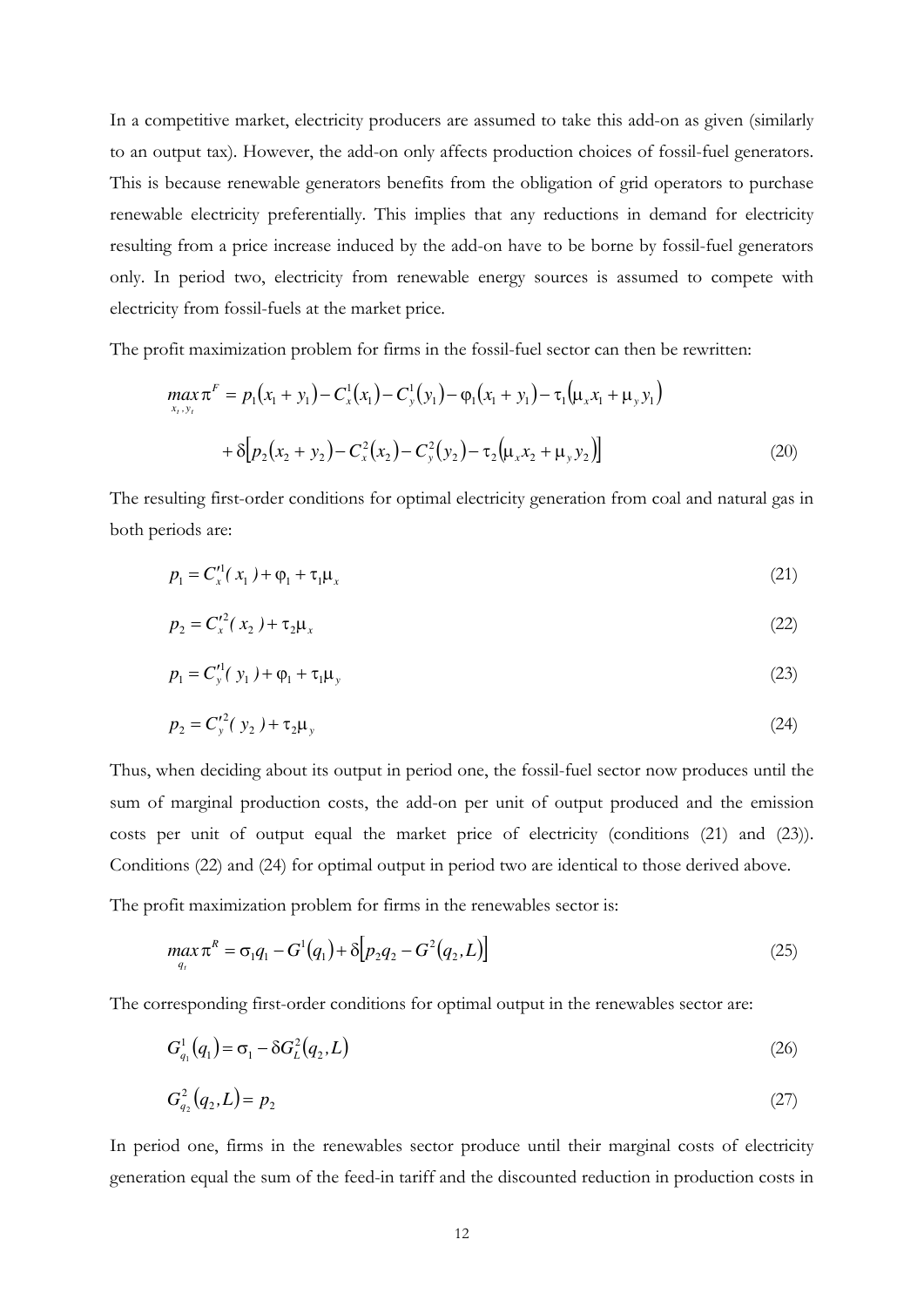period two due to private learning. Optimal production in period two is only determined by the market price of electricity.

Comparing the above first-order conditions with those providing optimal social welfare reveals the optimal policy design. Comparing conditions (21) to (24) with conditions (2) to (5) gives the optimal set of taxes:

$$
\tau_{1x} = D_1' - \frac{\varphi_1}{\mu_x} \tag{28}
$$

$$
\tau_{1y} = D_1' - \frac{\varphi_1}{\mu_y} \tag{29}
$$

$$
\tau_2 = D_2' \tag{30}
$$

The optimal emissions tax in period two is again a Pigovian tax since no additional policy affects the behaviour of the fossil-fuel sector in that period. However, the optimal emissions tax rate in period one is below the marginal damage of emissions. What is more, it has to differentiate between fossil fuels. Emissions from electricity generation with an emission-intensive fuel (coal) have to be taxed at a higher rate than emissions from combusting a low-emission fuel (natural gas). The explanation is as follows: The add-on to the electricity price results in a reduction of electricity consumption and production. Consequently, emissions from electricity generation are reduced as well. This implies that the emissions tax that is required to attain the optimal level must be lower than in the absence of the add-on. Emission taxation has to be differentiated because the add-on reduces electricity output from fossil fuels irrespectively of the emissions related to different types of fuels. It incorporates a higher implicit emissions tax,  $\varphi_1/\mu_i$ , on lowemission fuels than on emission-intensive fuels. Consequently, the optimal emissions tax in the presence of the add-on has to be lower for the low-emission fuel than for the emission-intensive fuel. This result implies that any emissions tax imposed uniformly on all fuels (even if it is reduced below the marginal damage from emissions) in the presence of the add-on will bring about inefficiency in the fossil-fuel sector in period one. Electricity generation from the lowemission fuel will be below the optimal level, while that from emission-intensive fuels will be higher than optimal.

The optimal feed-in tariff in period one can be derived by equating conditions (26) and (6):

$$
\sigma_1 = p_1 - \delta G_L^2(q_2, L)\rho(n-1) \tag{31}
$$

The optimal feed-in tariff has to be set equal to the sum of the market price for electricity and the discounted marginal gains from period-one learning spillovers in period two. The market price of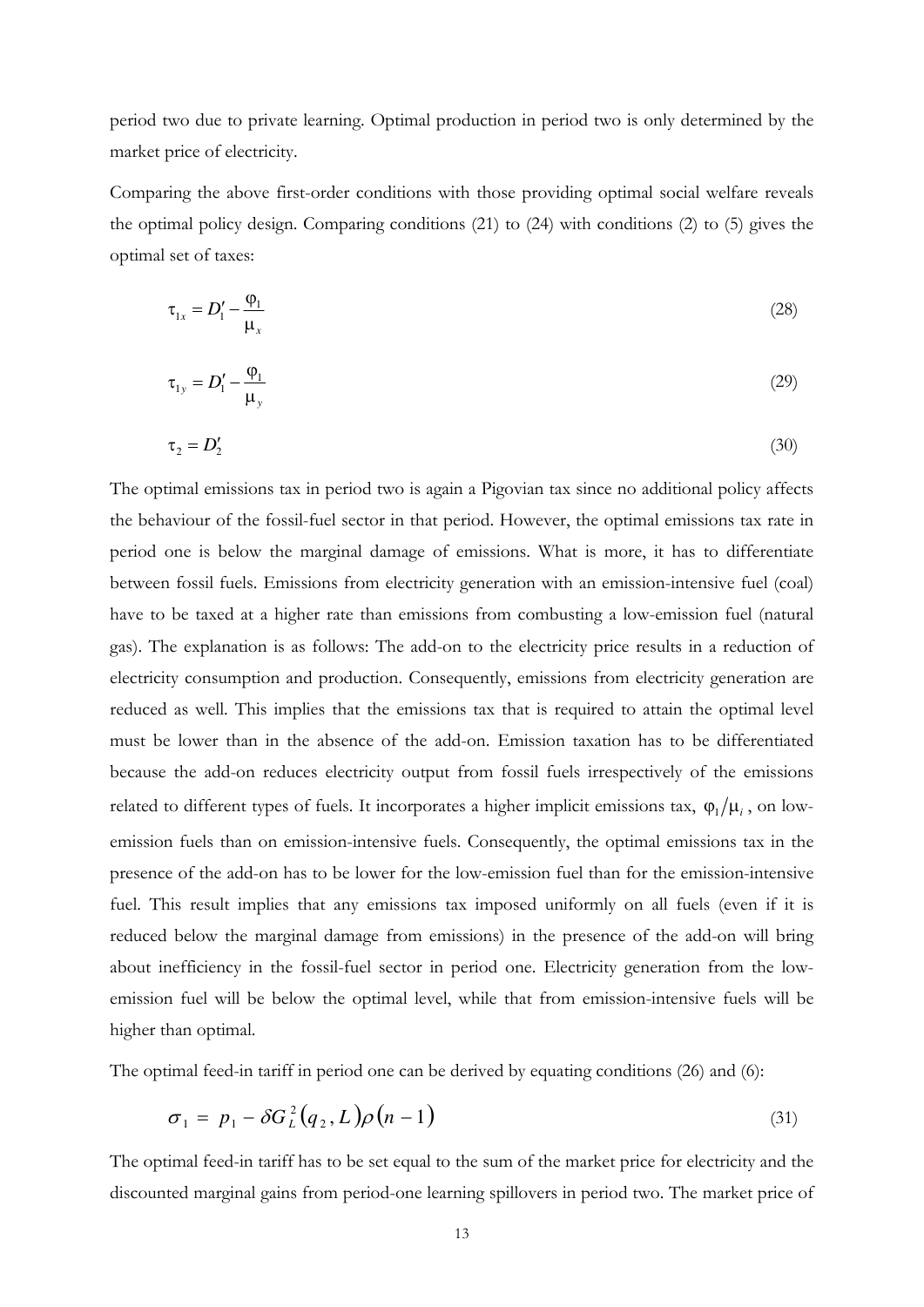electricity is a function of a variety of variables that are exogenous to the partial equilibrium model, such as the prices of crude oil and coal. Variations in these exogenous variables require adaptations of the feed-in tariff. A fixed feed-in tariff that is set with respect to the current electricity price may therefore bring about an inefficient level of output in the renewable sector. If the electricity price increases (decreases), electricity generation from renewable energy sources will be too low (high). Equation (31) also reveals that if renewable technologies differ with respect to marginal gains from learning in period two in absolute terms,  $G_L^2(q_2,L)$ , and/or the spillover rate,  $\rho$ , or the number of adopting firms,  $n-1$ , a differentiation of feed-in tariffs can be justified on efficiency grounds.

Substituting equation (31) into (28) using (19), the optimal tax rate can be rewritten:

$$
\tau_{1x} = D_1' - \frac{\left[\delta G_L^2(q_2, L)\rho(n-1)\right] \frac{nq_1}{Q_1}}{\mu_x} \tag{32}
$$

The optimal tax rate in period one for fossil-fueled electricity generators with low emissions,  $\tau_{1y}$ , writes accordingly. Equation (32) reveals that the optimal tax rate has to be reduced as renewable energy technologies become more mature, i.e. the marginal cost reduction effect of learning declines. It also demonstrates that the optimal tax rate decreases as the number of adopters increases, i.e. the total level of spillovers from learning-by-doing becomes more important. Moreover, the optimal tax rate also decreases as the share of renewable energies in total electricity supply increases. In contrast to the optimal feed-in tariff, however, the tax rate does not depend on the electricity price. A price increase results in a higher feed-in tariff and in a lower add-on. Both effects cancel out. These findings imply that regulators do not only have to choose a tax which is below the Pigovian level and differentiated according to the emissions rate. They also have to adapt the emissions tax rate continuously as the maturity and the number of adopters of renewable energy technologies and the market share of renewable energy sources increases.

#### **6 Conclusion**

The implementation of a revenue-neutral feed-in tariff to promote electricity from renewable energy sources deteriorates the efficiency properties of a Pigovian emissions tax. Energy producers using fossil fuels will abate too much. This distortion will be worse for low-emitting generators than for high-emitting ones. The optimal level of the tax is therefore below the Pigovian one. The tax has to be differentiated with respect to the emissions rate of each generator. Low-emission generators should pay a lower tax rate. Apart from the emissions rate, the optimal tax level depends on the maturity and the number of adopters of renewable energy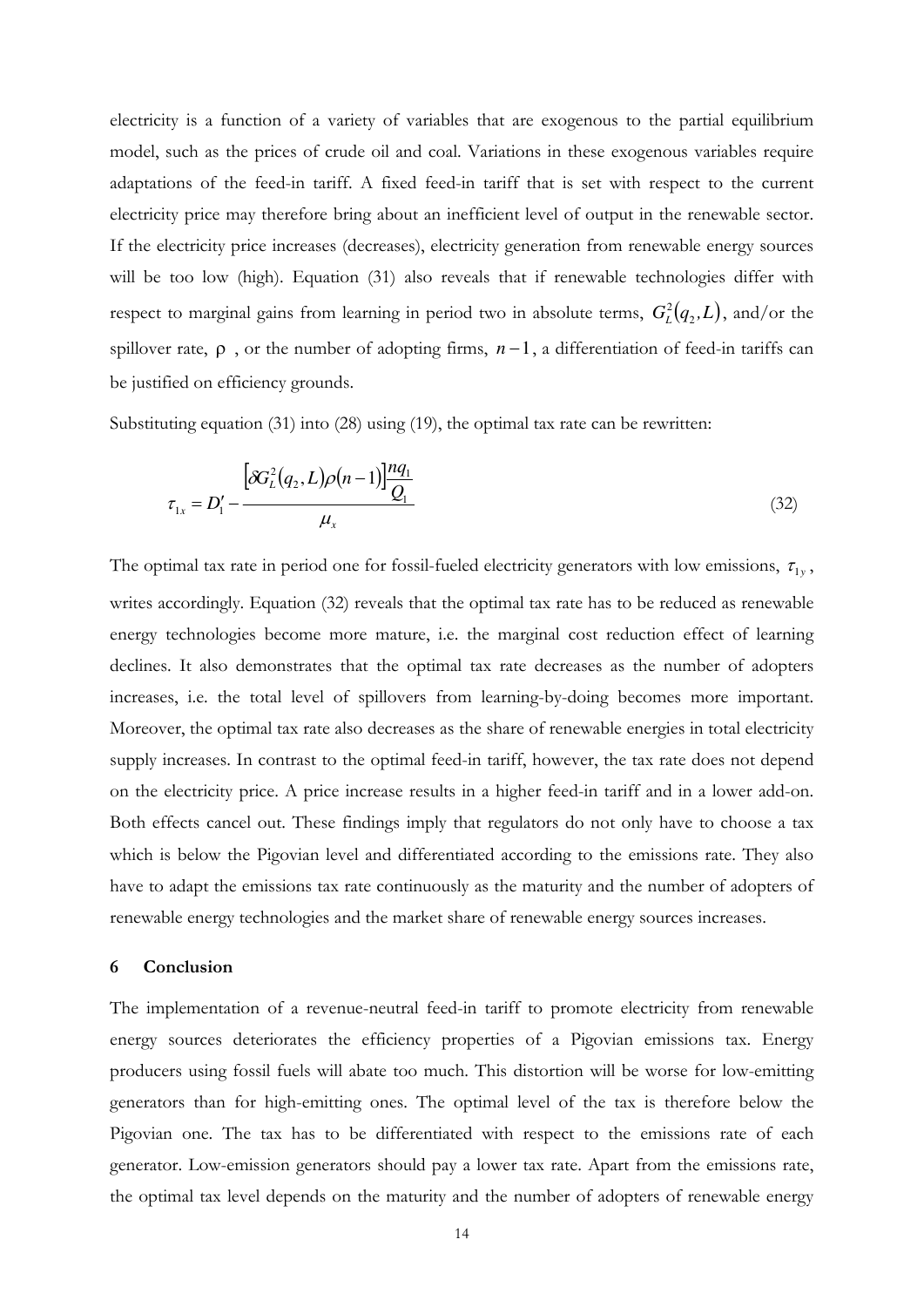technologies and the share of renewable energy sources in the electricity market. This implies that the tax rate has to be adapted continuously as these variables change. Likewise the optimal feedin tariff has to be modified continuously – as the maturity and the number of adopters of renewable energy technologies increases and as the electricity price varies. However, these requirements may pose a formidable challenge for regulators. Typically, changes of environmental policies cannot be realized ad hoc but rather have to be approved in tedious political process. If policy makers aim at implementing efficient environmental policies that are easy to administer, they should choose a relatively simple policy mix of an emissions policy and an output subsidy for renewable energy technologies. However, a final judgement on the efficiency of this policy mix would also have to consider possible distortions in a general equilibrium model. These may arise from taxes which are raised to fund the output subsidy.

Several research questions remain unanswered in this paper and may provide avenues for further research. First of all, the paper has analyzed the policy mix from the perspective of the first-best. It may be worthwhile to analyze whether a policy mix of an emissions tax and a feed-in tariff does better than a single emissions tax in the presence of two market failures – even though the policy mix is not designed optimally. These would help to reveal whether implementing a feed-in tariff nevertheless increases efficiency although it does not attain a first-best solution. Moreover, the paper assumed a fixed emissions price. However, given an emissions trading scheme, the emissions price may vary. Feed-in tariffs are likely to result in a rising market share of renewable energy sources in the electricity market and the substitution of fossil fuels for electricity generation. Consequently, less emission permits are demanded by the electricity sector and the permit price decreases. Other participants of the emissions trading scheme may benefit from lower permit prices and increase their emissions. These distortions may raise overall costs of emission abatement and should also be considered in the evaluation of the policy mix.